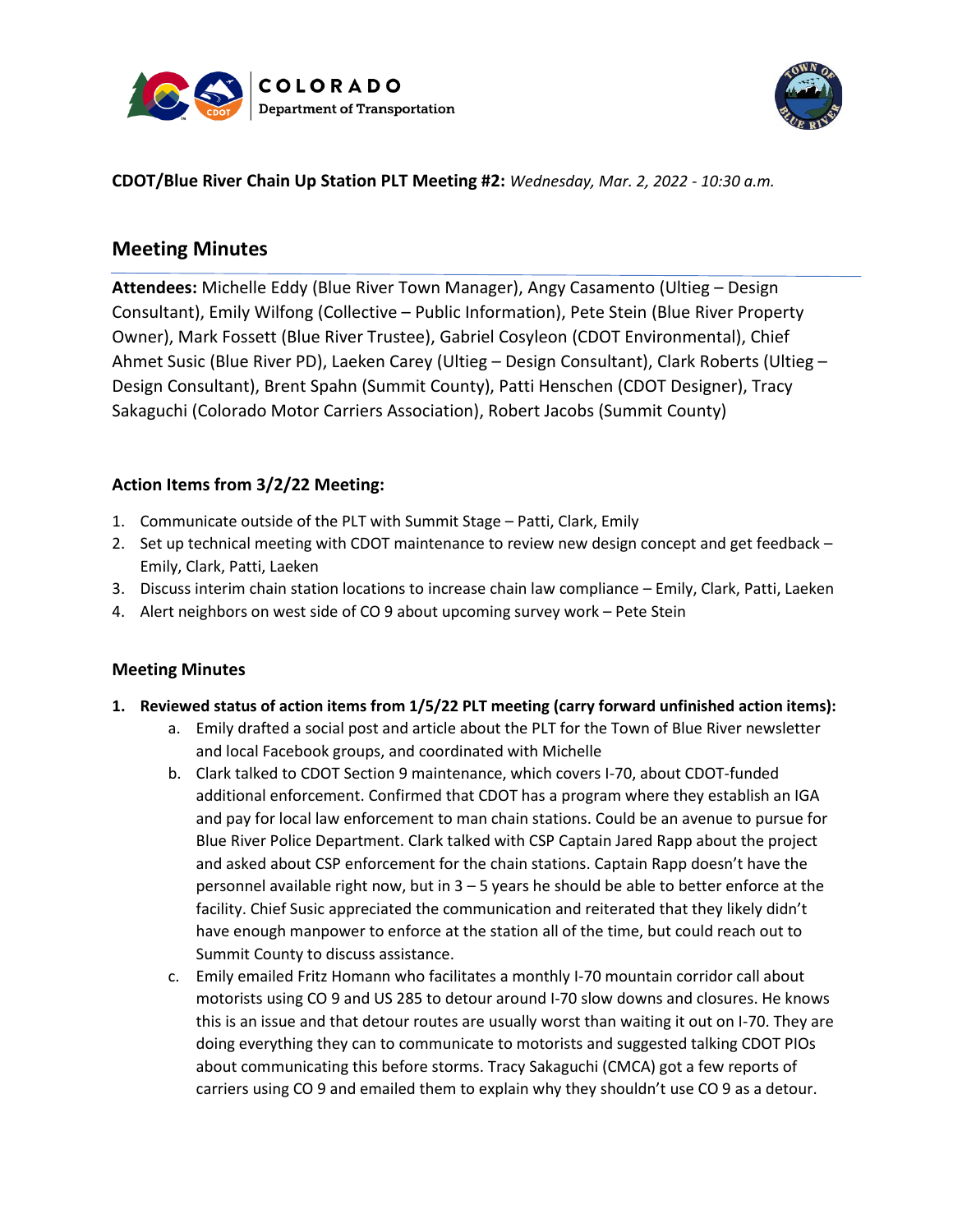



She said they continue to encourage trucks to stay on I-70 and fill up their tanks in Grand Junction and Glenwood Springs. Michelle Eddy said that messaging comes from local media advertising detours. Could we reach out to them?

#### 2. **Project schedule discussion**

- a. Clark Roberts **-** We remain on-schedule to advertise the project in November 2022. Complete additional survey work by mid-May 2022.
- b. Gabriel Cosyleon Purpose of survey is to identify environmental impacts along the west side of CO 9. Notices will go out for survey work. It will be unobtrusive – no heavy excavation, disturbances or driving.
- c. Emily Wilfong In May 2022, we would like to present to the Town of Blue River Board of Trustees to get the newest board members up to speed on the design project.
- d. Clark Roberts Requested that Pete Stein reach out to neighbors on west side of CO 9 to alert them of upcoming survey work, in addition to notices going out.

## **3. Proposed chain down station concepts**

- a. Concept of operations/Right of Way/Utilities
	- i. Clark Roberts Shared screen. All new pavement falls within current right-of-way (ROW). There will be slopes outside of CDOT ROW. There will be toes of slopes outside of ROW. We are estimating needing a 20-foot easement for landscaping. After discussion with CDOT Region 2 ROW, landscaping would have to be done under permanent easement rather than temporary easement. Permanent easement allows CDOT to maintain while owner keeps ownership. We can't use a temporary easement because we are using public money for landscaping a private property. Another reason for permanent vs. temporary easement is that property owners would be able to cut down CDOT trees without consequences. We want to make sure that all landscaping placed continues to exist. Still private property but allows CDOT to maintain. Any landscaping put in there, we are hoping that the town or private property owner ensure that they are getting watered. In case of plants not surviving, CDOT would be able to replace tree without the property owner having to. If there are any questions or comments, feel free to chime in or call me later. Also, we will work to protect the sanitary sewer line.
	- ii. Emily Wilfong Clarification: Is it on the chain-up or chain-down side of CO 9?
	- iii. Clark Roberts Potentially both since we are designing a landscape buffer, as the Town of Blue River requested. We are also hoping the landscaping serves as some wildlife mitigation. We discussed creating a right turn acceleration/deceleration lane to provide a safety and operational benefit, like the bypass lane on SB CO 9. If the budget allows, we would like to construct the chain down station at the same time as the chain up station – that that is an unknown right now. We are planning ROW for both chain up and chain down so we aren't doing it piecemeal. Until we know the exact impacts and survey, we are just showing a concept with some assumptions. Chain down is proposed to be between Whispering Pines and Silver Heels.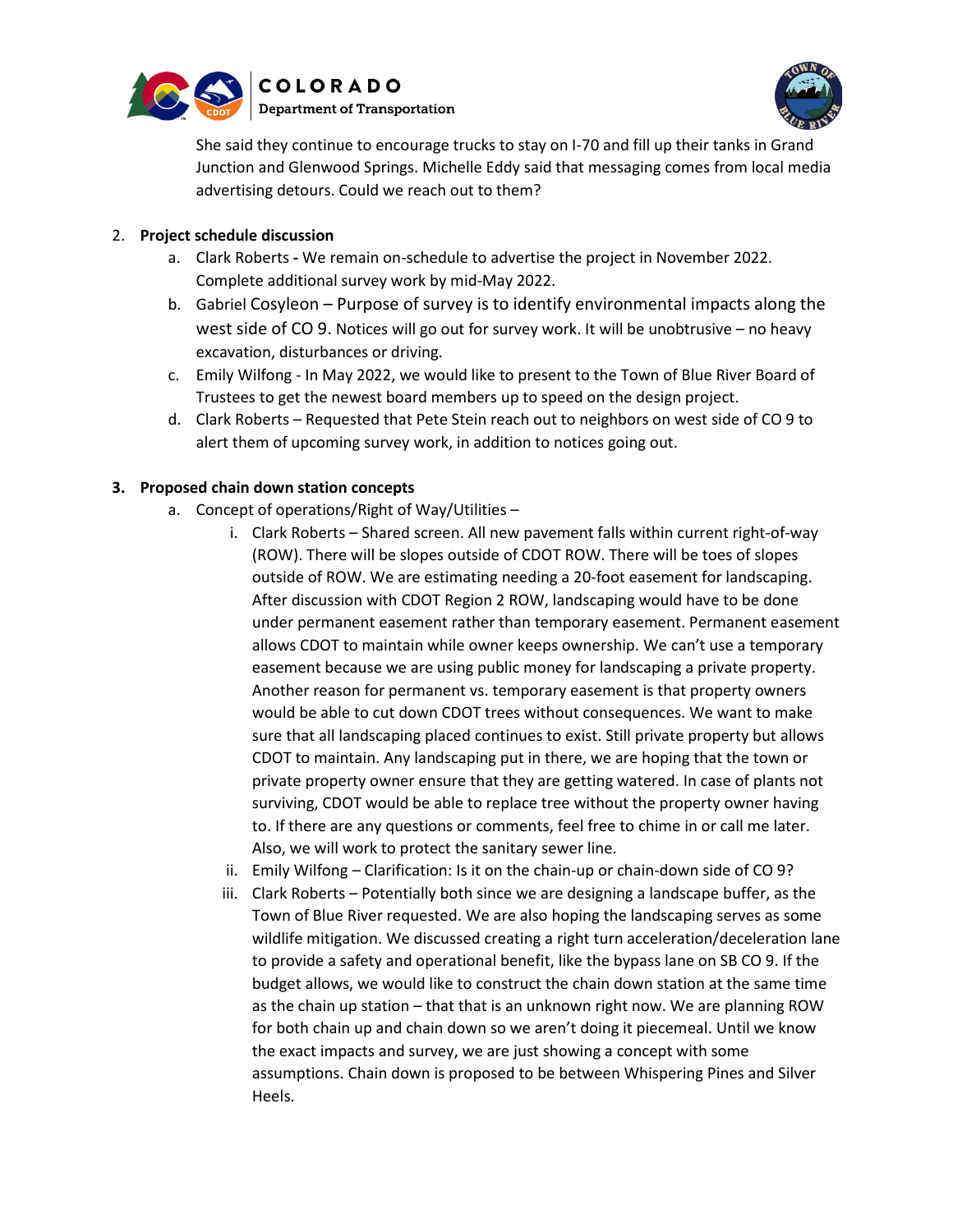



- iv. Tracy Sakaguchi Make sure trucks don't block access on NB CO 9 and it is appropriately signed and enforced. Wants to ensure there is some median space and separation from the road to protect motorists while chaining. Asked about lighting.
- v. Clark Roberts We can make sure our signing plan addresses that. It would be signed to end chain down station prior to Silver Heel. We will make sure that the location information is provided very clearly. We will use striping, not guardrail, to protect motorists while chaining. We aren't designing lighting improvements, which is why we are pushing for more space for motorists to chain up/down and pushing out our speed limit reductions by a mile in each direction
- vi. Mark Fossett Attended board of directors meeting for the HOA who owns the plot of land north of Whispering Pines and discussed with one property owner there. They are eager to hear more about the right turn out lane and are mostly concerned with the appearance of final landscaping.
- b. Landscaping
	- i. Clark Roberts We will have formal landscape sheets in our plan sets. Pete, I know you want to provide input down the road. We are looking mostly at Evergreen.
	- ii. Michelle Eddy There are evergreen and aspens.
	- iii. Pete Stein Hoping for berm to maybe help the size of the trees and their impact.
	- iv. Clark we were hoping to avoid a berm due to water quality and channelizing water. We don't want to create a ditchline and centralizing runoff. Shrubs and boulders are other opportunities to provide aesthetic improvements.
	- v. Pete Is there a sense of how tall these trees are?
	- vi. Clark We can specify that but generally the taller they are the more expensive they are. CDOT will take the lead on this.
	- vii. Patti Henschen bigger trees will require more water until the root system is established.
	- viii. Clark Roberts– I think we could have a mix of sizes so they don't look like a windrow of trees.
	- ix. Michelle Eddy Berms, maybe homeowners have berms where there are trees planting on them. I know this was done, and homeowners were likely not watering. I wouldn't rule out berms
	- x. Clark Roberts– I wouldn't rule it out altogether but based on drainage and concentrating flows, at some point in time it starts to cause erosion, collects, and dumps.
	- xi. Pete Stein– You could also have breaks in berm for run off.
	- xii. Clark Roberts if you have defined drainage ways they will fill with sediment and need to be maintained. We could probably work on laying out landscaping and trying to figure it out. The other part is that we need to figure out cost and number of trees and the breakdown of it. There are a lot of things that we should probably start sooner rather than later.
- **4. Questions/round the table updates**